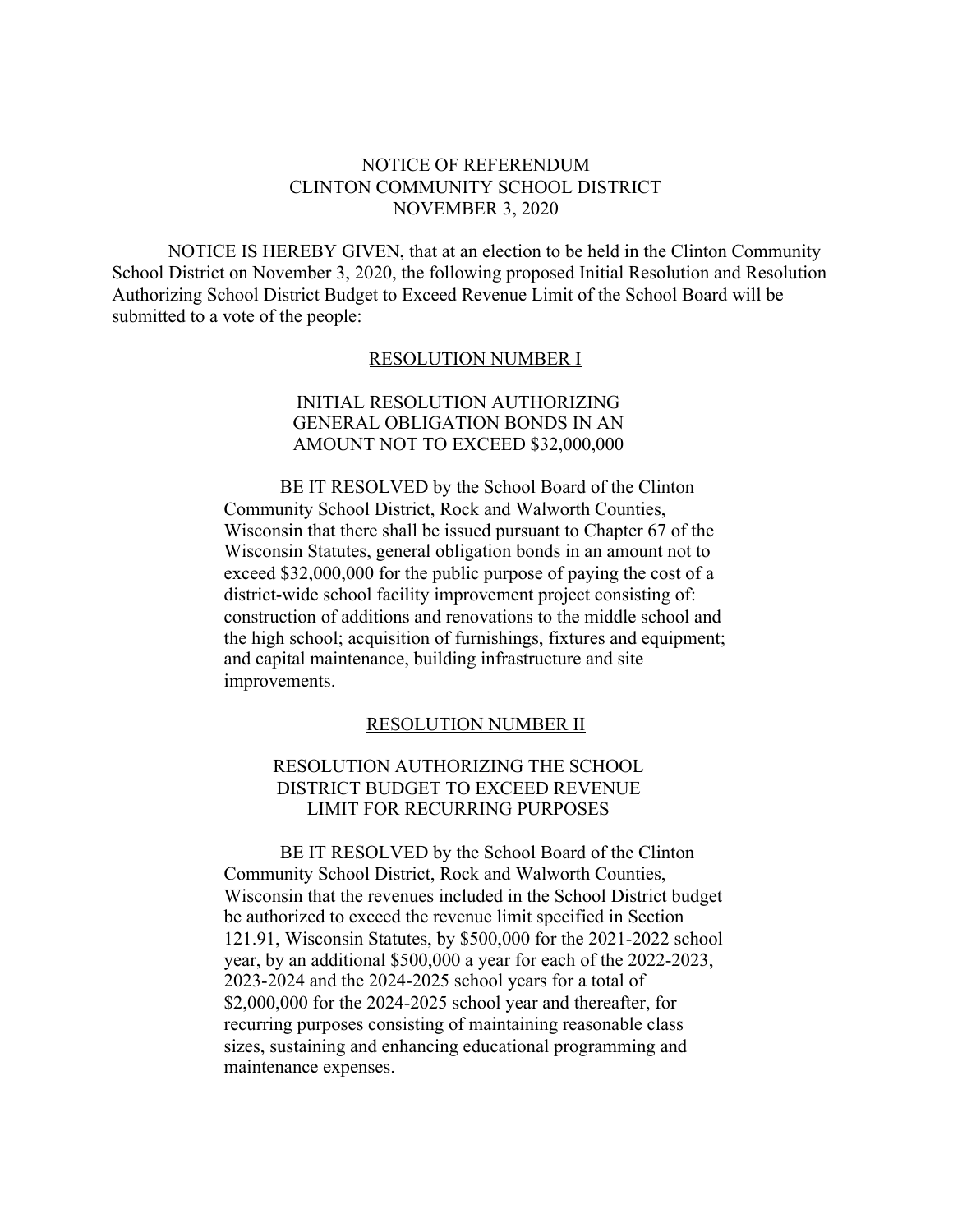The questions will appear on the ballot as follows:

## QUESTION NUMBER I

"Shall the Clinton Community School District, Rock and Walworth Counties, Wisconsin be authorized to issue pursuant to Chapter 67 of the Wisconsin Statutes, general obligation bonds in an amount not to exceed \$32,000,000 for the public purpose of paying the cost of a district-wide school facility improvement project consisting of: construction of additions and renovations to the middle school and the high school; acquisition of furnishings, fixtures and equipment; and capital maintenance, building infrastructure and site improvements?"

# QUESTION NUMBER II

"Shall the Clinton Community School District, Rock and Walworth Counties, Wisconsin be authorized to exceed the revenue limit specified in Section 121.91, Wisconsin Statutes, by \$500,000 for the 2021-2022 school year, by an additional \$500,000 a year for each of the 2022-2023, 2023-2024 and the 2024-2025 school years for a total of \$2,000,000 for the 2024-2025 school year and thereafter, for recurring purposes consisting of maintaining reasonable class sizes, sustaining and enhancing educational programming and maintenance expenses?"

# EXPLANATORY STATEMENT AND EFFECT OF VOTE

The referendum election ballot will ask District electors to vote "yes" or "no" on the referendum election questions as set forth above.

A "yes" vote on Question Number I is a vote to approve the borrowing of \$32,000,000 by the Clinton Community School District through the issuance of general obligation bonds for the purpose of paying the cost of a district-wide school facility improvement project consisting of: construction of additions and renovations to the middle school and the high school; acquisition of furnishings, fixtures and equipment; and capital maintenance, building infrastructure and site improvements.

A "no" vote on Question Number I is a vote to deny the Clinton Community School District the authority to borrow \$32,000,000 through the issuance of general obligation bonds for the purpose of paying the cost of a district-wide school facility improvement project consisting of: construction of additions and renovations to the middle school and the high school; acquisition of furnishings, fixtures and equipment; and capital maintenance, building infrastructure and site improvements.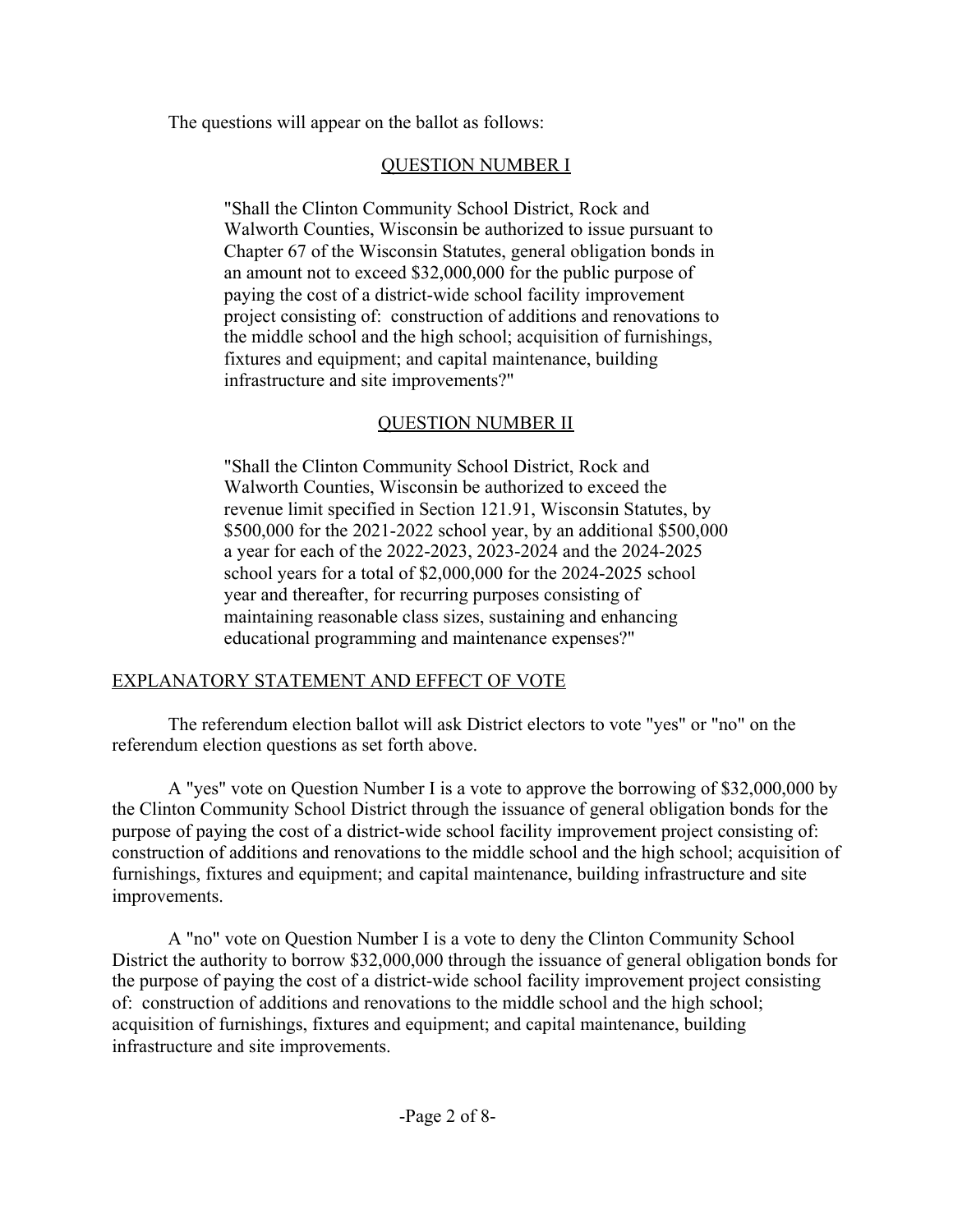In the event a majority of the electors voting on Question Number I vote "yes", the District will be authorized to undertake the school facility improvement program described in Question Number I and borrow not in excess of \$32,000,000 therefor; if a majority vote "no" on Question Number I set forth above, the District will not be so authorized.

A "yes" vote on Question Number II is a vote to authorize the Clinton Community School District budget to exceed the revenue limit specified in Section 121.91, Wisconsin Statutes, by \$500,000 for the 2021-2022 school year, by an additional \$500,000 a year for each of the 2022-2023, 2023-2024 and the 2024-2025 school years for a total of \$2,000,000 for the 2024-2025 school year and thereafter, for recurring purposes consisting of maintaining reasonable class sizes, sustaining and enhancing educational programming and maintenance expenses.

A "no" vote on Question Number II is a vote to deny the Clinton Community School District the authority to exceed the revenue limit specified in Section 121.91, Wisconsin Statutes, by \$500,000 for the 2021-2022 school year, by an additional \$500,000 a year for each of the 2022-2023, 2023-2024 and the 2024-2025 school years for a total of \$2,000,000 for the 2024-2025 school year and thereafter, for recurring purposes consisting of maintaining reasonable class sizes, sustaining and enhancing educational programming and maintenance expenses.

In the event a majority of the electors voting on Question Number II vote "yes", the District will be authorized to exceed the revenue limit specified in Section 121.91, Wisconsin Statutes, by \$500,000 for the 2021-2022 school year, by an additional \$500,000 a year for each of the 2022-2023, 2023-2024 and the 2024-2025 school years for a total of \$2,000,000 for the 2024-2025 school year and thereafter, for recurring purposes consisting of maintaining reasonable class sizes, sustaining and enhancing educational programming and maintenance expenses; if a majority vote "no" on Question Number II set forth above, the District will not be so authorized.

### LOCATION AND HOURS OF POLLING PLACES

Information as to the location of the polling places is available in the District Office at 112 Milwaukee Road, Clinton, Wisconsin.

### **ALL POLLING PLACES WILL BE OPEN AT 7:00 A.M. AND WILL CLOSE AT 8:00 P.M.**

If you have any questions concerning your polling place, contact the municipal clerk:

Town of Clinton Mary Carlson 8647 HWY X Clinton, WI 608.676.5395

Town of Turtle Deborah Bennett 6916 S. County Road J 608.362.0655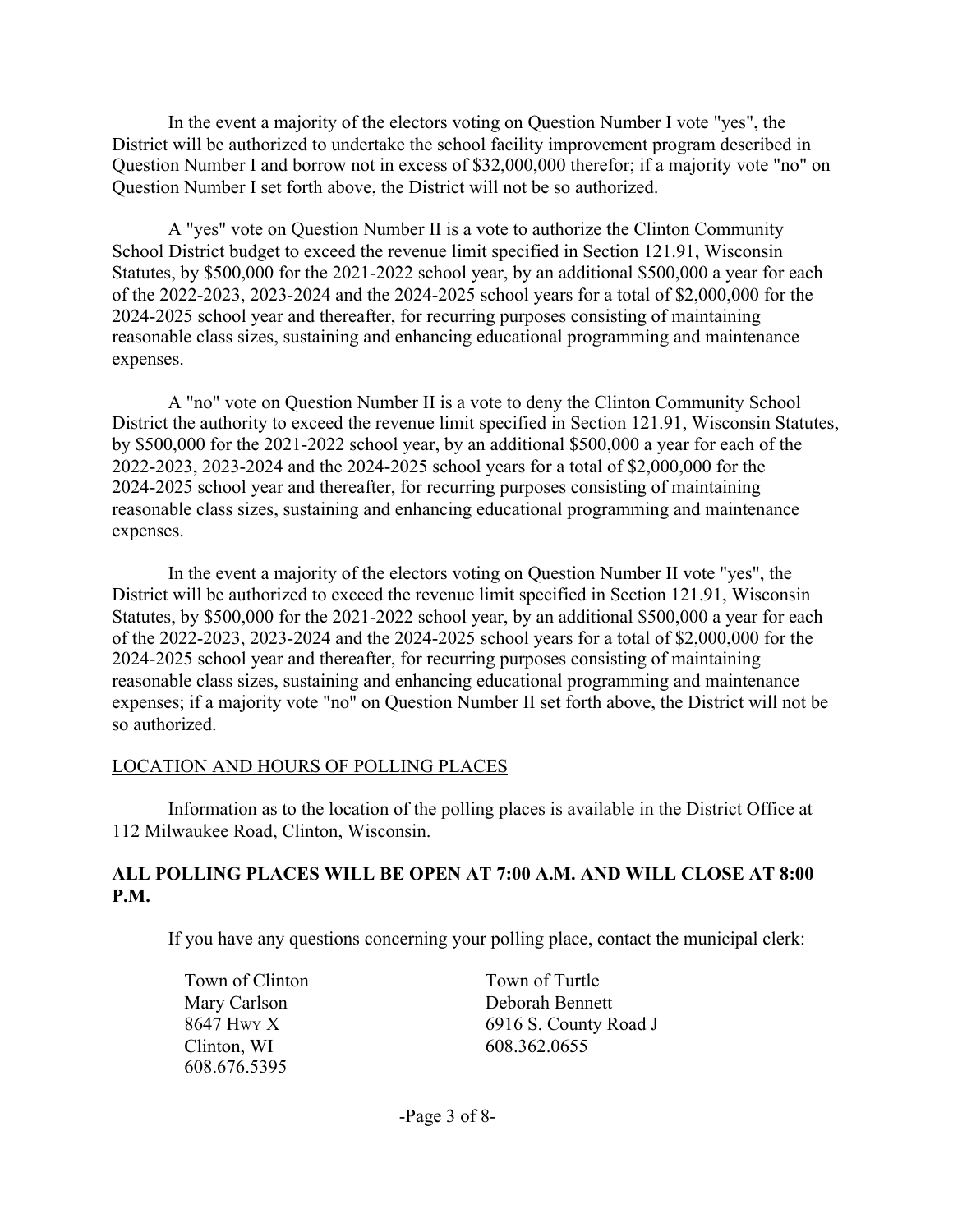Village of Clinton Jennifer Ceipley 301 Cross Street Clinton, WI 53525 608.676.5304

Town of Bradford Sandra Clarke 3622 S. Carvers Rock Rd. Avalon, WI 53505 608.756.7494

Town of LaPrairie 3610 S LaPrairie Town Hall Road Janesville, WI 53546 608.752.1263

City of Beloit Lori Stottler 100 State St, 2nd Floor Beloit, WI 53511 608.364.6680

### **All polling places are accessible to elderly and disabled voters.**<sup>1</sup>

### NOTICE OF MEETING OF THE SCHOOL DISTRICT BOARD OF CANVASSERS

By no later than 9 a.m. on the Tuesday after the election, the school district board of canvassers shall convene, pursuant to the provisions of Wis. Stat. § 19.84, for the purpose of conducting the school district canvass pursuant to Wis. Stat. § 7.53(3). This meeting will be open to the public pursuant to Wis. Stat. §§ 19.81-89.

### INFORMATION TO ELECTORS<sup>2</sup>

Upon entering the polling place, an elector shall state his or her name and address, show an acceptable form of photo identification and sign the poll book before being permitted to vote. If an elector does not have acceptable photo identification the elector may obtain a free photo ID for voting from the Division of Motor Vehicles. If an elector is not registered to vote, an elector

<sup>1</sup> THIS NOTICE MUST CONTAIN A STATEMENT ABOUT THE ACCESSIBILITY TO THE ELDERLY AND DISABLED FOR EACH POLLING PLACE. IF ANY POLLING PLACES ARE NOT ACCESSIBLE OR IN COMPLIANCE WITH FEDERAL LAW, CONTACT THE ELECTIONS COMMISSION.

 $2^2$  This section should be adapted depending upon what type of voting procedure is used.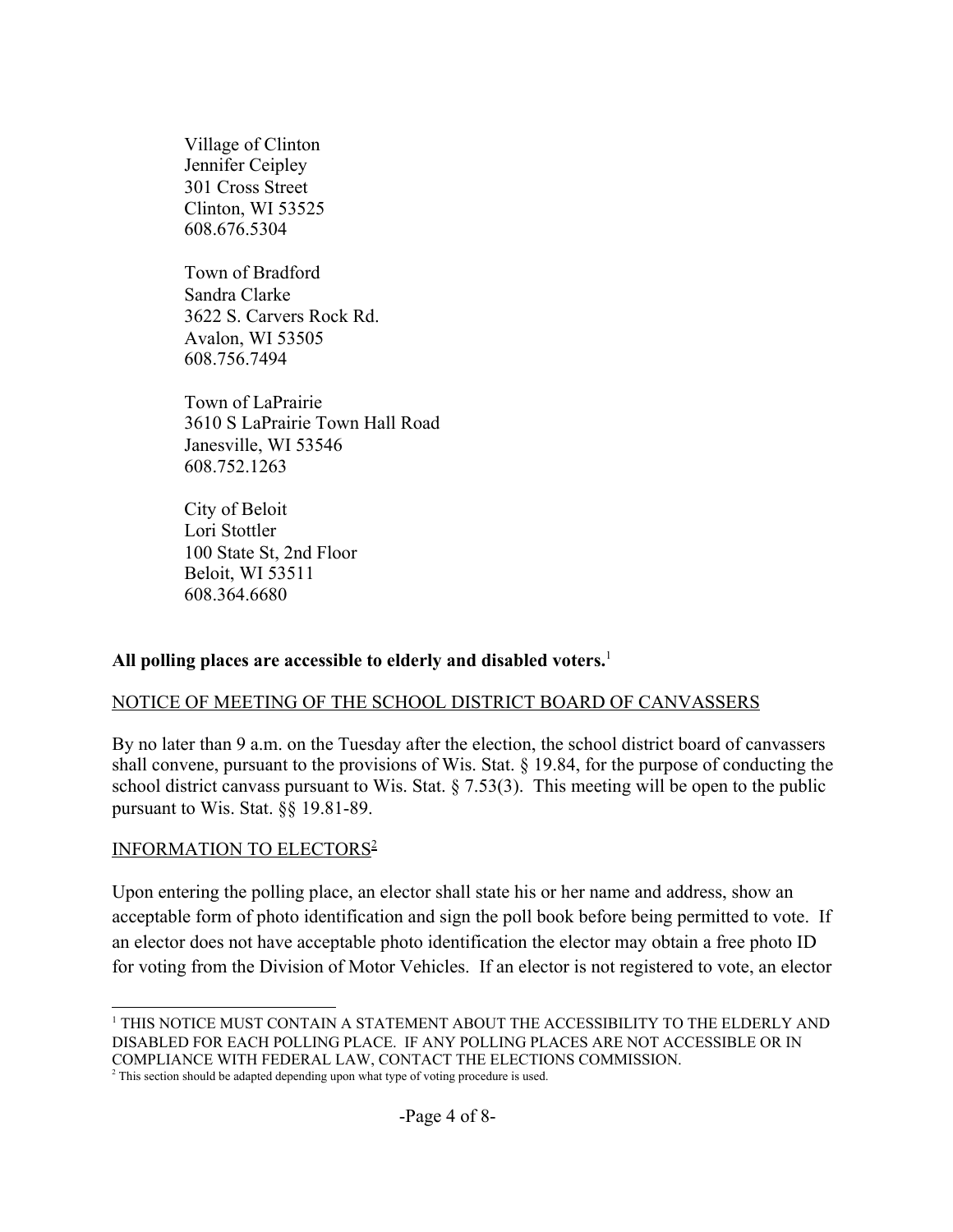may register to vote at the polling place serving his or her residence, if the elector presents proof of residence in a form specified by law. Where ballots are distributed to electors, the initials of two inspectors must appear on the ballot.<sup>3</sup> Upon being permitted to vote, the elector shall retire alone to a voting booth and cast his or her ballot except that an elector who is a parent or guardian may be accompanied by the elector's minor child or minor ward. An election official may inform the elector of the proper manner for casting a vote, but the official may not in any manner advise or indicate a particular voting choice.

On referendum questions where **paper ballots** are used, the elector shall make a mark **(X)** in the square next to "yes" if in favor of the question, or the elector shall make a mark **(X)** in the square next to "no" if opposed to the question.

When using a *tactile ballot marking device (Vote-PAD)* to mark a **paper** ballot, the elector shall obtain from the inspectors, the assistive device and any audio or dexterity aids if required. On referendum questions, the elector shall fill in the oval or connect the arrow next to "yes" if in favor of the question, or the elector shall fill in the oval or connect the arrow next to "no" if opposed to the question.

On referendum questions where **optical scan** voting systems are used, the elector shall fill in the oval or connect the arrow next to "yes" if in favor of the question, or shall fill in the oval or connect the arrow next to "no" if opposed to the question.

When using an *electronic ballot marking device ("Automark", "ExpressVote", Clear Access or "ImageCast Evolution-ICE")* to mark an **optical scan** ballot, the elector shall touch the screen at "yes" if in favor of the question, or the elector shall touch the screen at "no" if opposed to the question.

On referendum questions where **touch screen** voting systems are used, the elector shall touch the screen or use the keypad to select "yes" if in favor of the question, or the elector shall touch the screen or use the keypad to select "no" if opposed to the question.

The vote shall not be cast in any other manner. Not more than five minutes' time shall be allowed inside a voting booth. Sample ballots or other materials to assist the elector in marking his or her ballot may be taken into the booth and copied. The sample ballot shall not be shown to anyone so as to reveal how the ballot is marked.

<sup>&</sup>lt;sup>3</sup> Remove this sentence if only touch screen voting system(s) are used.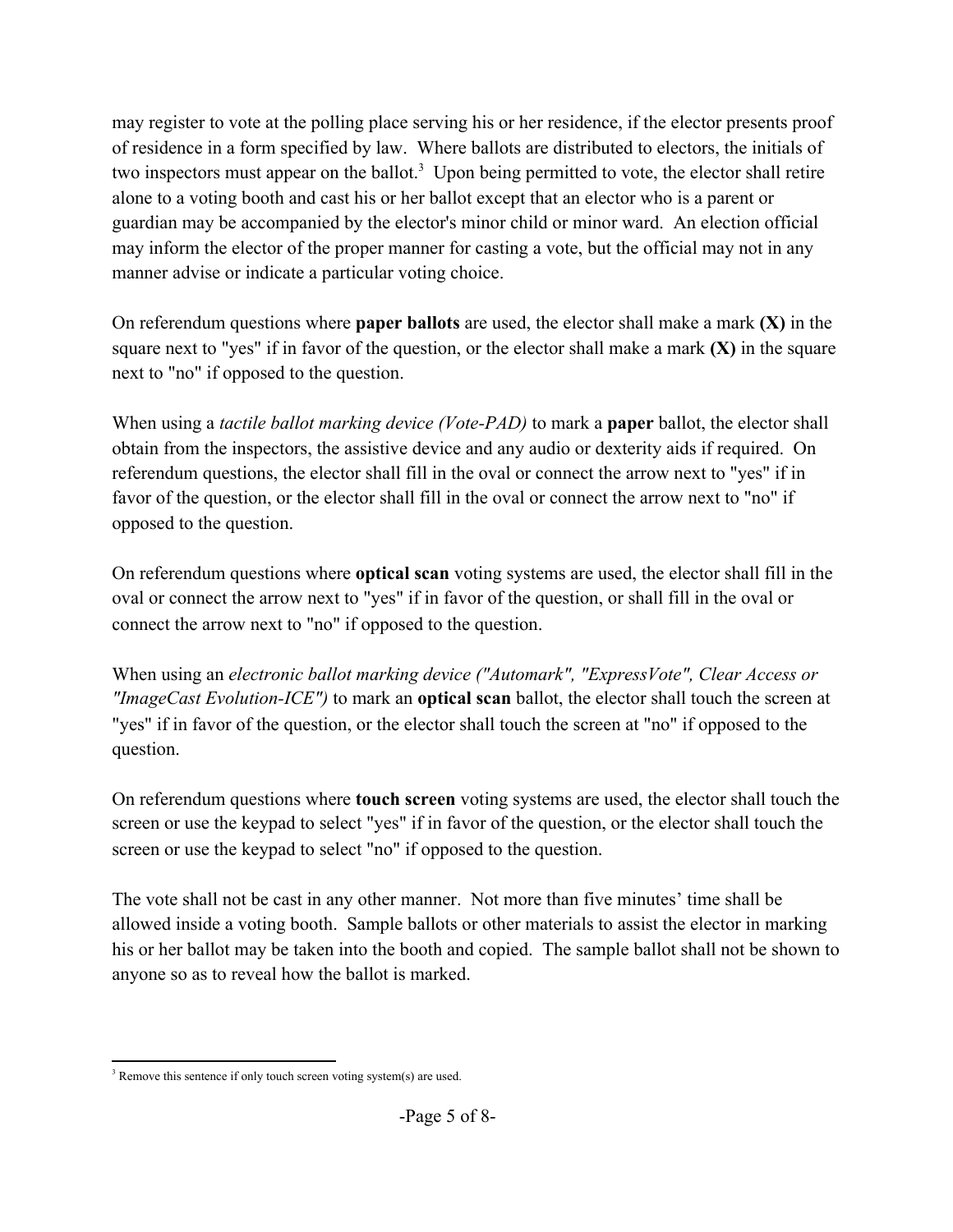If the elector spoils a **paper or optical scan** ballot, he or she shall return it to an election official who shall issue another ballot in its place, but not more than three ballots shall be issued to any one elector. If the ballot has not been initialed by two inspectors or is defective in any other way, the elector shall return it to the election official, who shall issue a proper ballot in its place.<sup>4</sup>

The elector may spoil a **touch screen** ballot at the voting station before the ballot is cast.

After an official **paper** ballot is marked, it shall be folded so the inside marks do not show, but so the printed endorsements and inspectors' initials on the outside do show. The elector shall deposit the voted ballot in the ballot box or deliver the ballot to an election inspector for deposit, and deposit any unvoted ballots in the discard box. The elector shall leave the polling place promptly.

After an official **optical scan** ballot is marked, it shall be inserted in the security sleeve so the marks do not show. The elector shall insert the ballot in the voting device and discard the sleeve, or deliver the ballot to an inspector for deposit. Where a central count system is used, the elector shall insert the ballot in the ballot box and discard the sleeve or deliver it to an inspector for deposit. The elector shall leave the polling place promptly.

After an official **touch screen** ballot is cast, the elector shall leave the polling place promptly.

An elector may select an individual to assist in casting his or her vote if the elector declares to the presiding official that he or she is unable to read, has difficulty reading, writing or understanding English or that due to disability is unable to cast his or her ballot. The selected individual rendering assistance may not be the elector's employer or an agent of that employer or an officer or agent of a labor organization which represents the elector.

<sup>4</sup> Remove this sentence if only touch screen voting system(s) are used.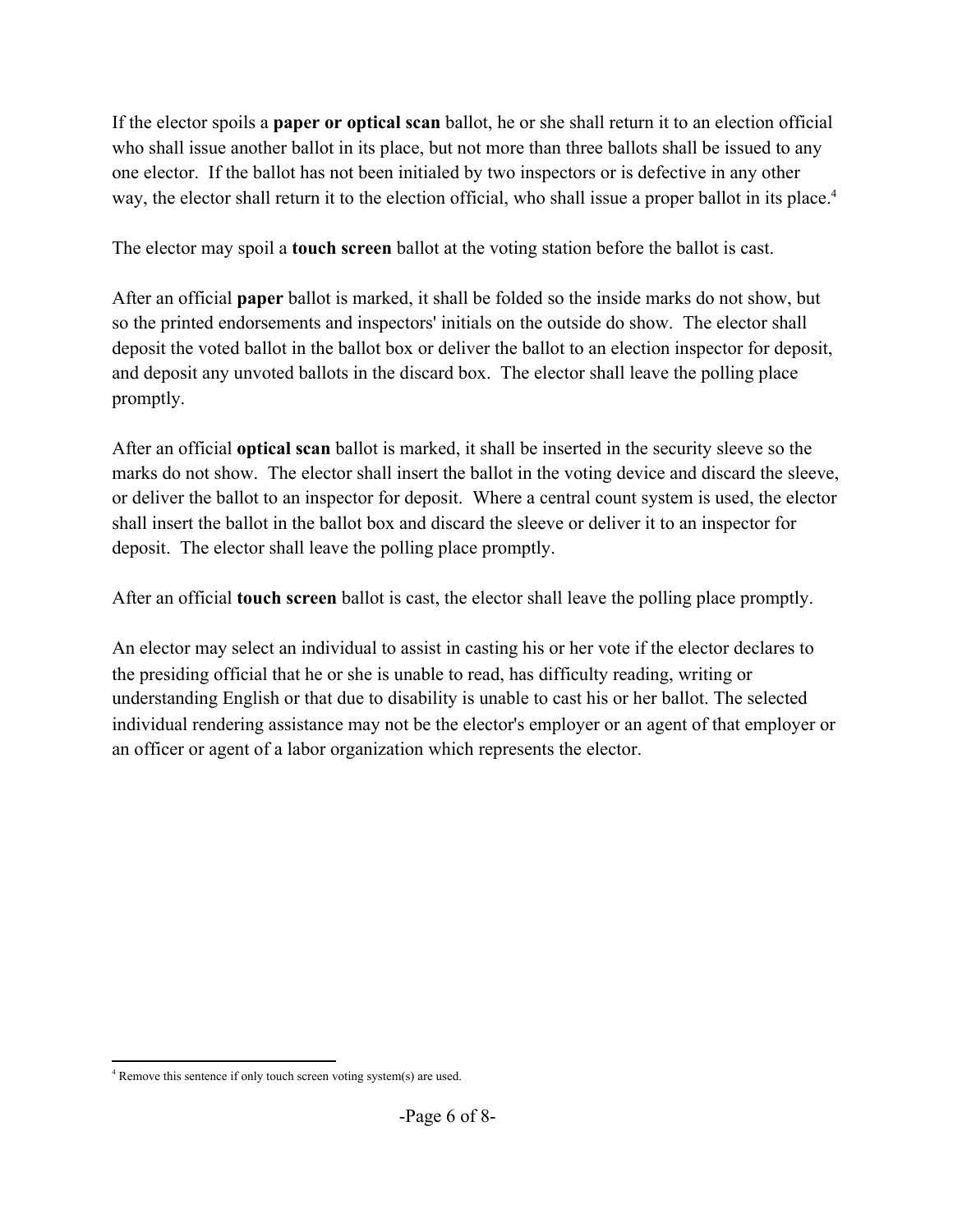The following is a sample of the official ballot:

## OFFICIAL REFERENDUM BALLOT

November 3, 2020

**Notice to Voters**: If you are voting on Election Day, your ballot must be initialed by two election inspectors. If you are voting absentee, your ballot must be initialed by the municipal clerk or deputy clerk. Your ballot may not be counted without initials.

## **Instructions to Voters**

If you make a mistake on your ballot or have a question, ask an election inspector for help. (Absentee Voters: Contact your municipal clerk.)

To vote in favor of a question, make an "X" or other mark in the square next to "Yes," like this: ☒

To vote against a question, make an "X" or other mark in the square next to "No," like this:  $\boxtimes$ 

| ESTION NUMBER I                                              |
|--------------------------------------------------------------|
| Shall the Clinton Community School District, Rock and        |
| Walworth Counties, Wisconsin be authorized to issue          |
| pursuant to Chapter 67 of the Wisconsin Statutes, general    |
| obligation bonds in an amount not to exceed \$32,000,000     |
| for the public purpose of paying the cost of a district-wide |
| school facility improvement project consisting of:           |
| construction of additions and renovations to the middle      |
| school and the high school; acquisition of furnishings,      |
| fixtures and equipment; and capital maintenance, building    |
| infrastructure and site improvements?                        |
|                                                              |
| YES                                                          |
| NО                                                           |
|                                                              |